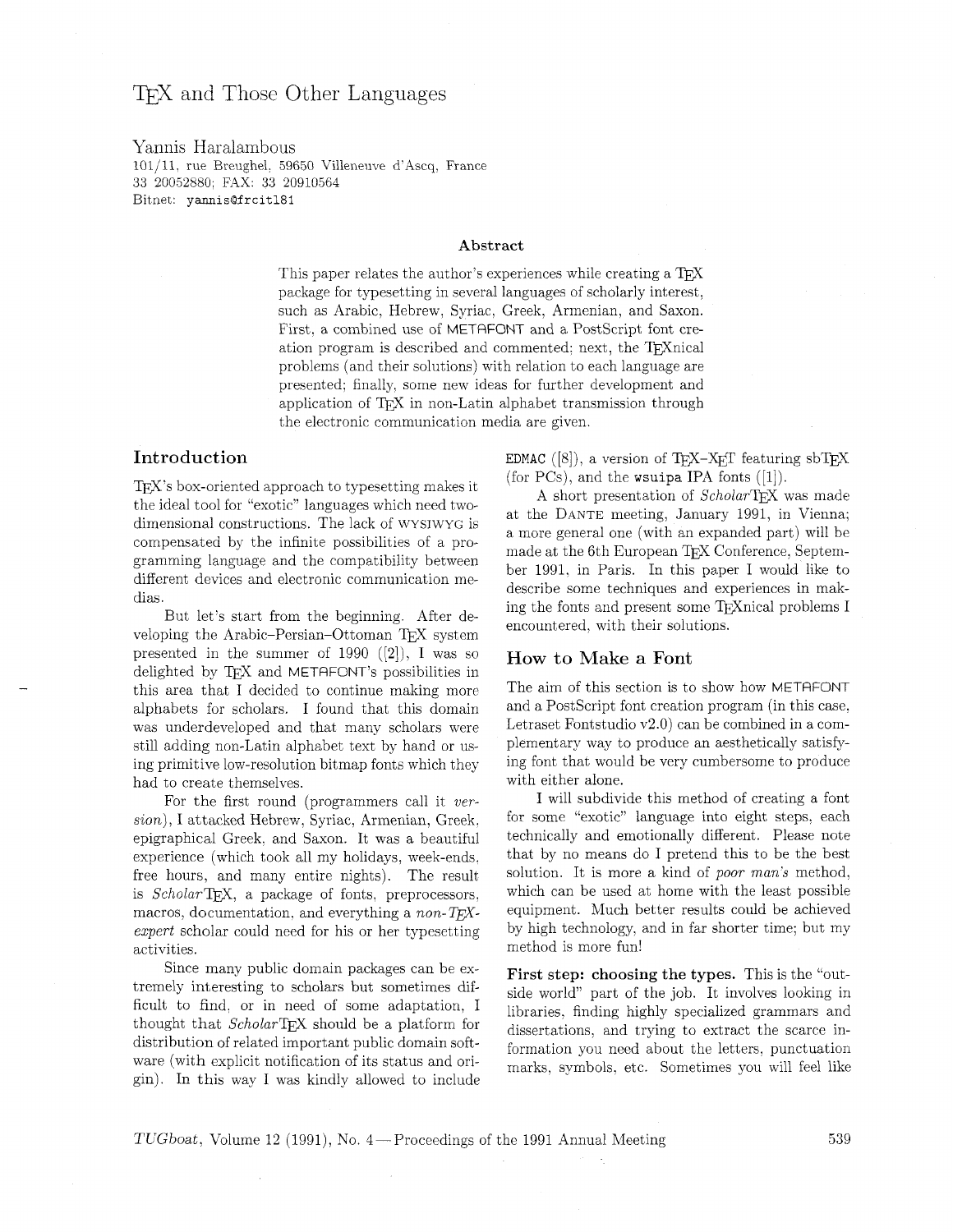Umberto Eco, finding out many little-known things about the past and collecting interesting information or theory<sup>1</sup> on the history of languages, alphabets, and typography.

But the focus of your search is to find some reliable, preferably large samples of the types you want to reproduce. You have to study them well, to see all the small typographical details, and try to find out which of these belong to tradition and which are just the result of the typographer's relative ignorance of the specific "exotic" language. Once you have found enough sources and discussed details with some specialists, you have to choose one principal type which you will "copy" and two or three others which will give you ideas for modifications.

Second step: taking photos. Now you become a photographer. You have to take pictures of small objects called letters which live on rough and not always flat paper; these pictures should be very clear and identically scaled.

The paper problem can be solved if you press a glass plate over your paper (which is not always easy, as in the case of large, old books). To have clear pictures, use very strong light sources; then you can focus more easily and use smaller lens apertures with more depth of field. As for the scaling problem, you can insert some reference object in each picture. I did all of my pictures with an old and faithful Olympus OM-2. a bellows, and an inverted f:3.5/24mm lens (only recently I bought the special f:2/20mm macro lens).

Don't hesitate to make pictures even of punctuation marks, dashes, and surrounding Latin char-Lon't nesitate to make pictu<br>tuation marks, dashes, and surrou<br>acters — everything is important.

Third step: first paper draft. Put the developed film in the darkroom projector and copy the outlines of your characters with a black pencil on white letter format paper. At the same time you can also trace the "invisible" extensions of your character's strokes. You can see an example in Fig. 1; it's the well-known Hebrew letter aleph.2 Since printed characters are not always as smooth as you would expect under high magnification, you may have to

 $<sup>1</sup>$  For example, did you knew that the Greek let-</sup> ter alpha A, the Arabic alif  $\overline{f}$ , and the Hebrew aleph  $\mathbf{\hat{R}}$  are derived from the same Phoenician letter  $\forall$ called aleph which means "calf" because it looks like a calf's head? (See [5].)

<sup>2</sup> I don't guarantee this to be the exact shape of the aleph  $\mathbf{\aleph}$  in font yhbr; many changes occurred later.



Figure 1: A first paper draft.

make some corrections while copying. I usually make these first corrections in some other colour.

Fourth step: setting guidepoints and pen positions. This is the most important and most artistic part of the job. Now you are a designer. You have pens of every possible shape and can make pen strokes with them; you can also fill outlines; the only restriction is that all curves must be Bézier curves. You are entirely free, but there are two fundamental rules:

- 1. use as few Bézier curves as possible; and
- 2. don't forget METRness.

The first rule is to remember that your curves are so beautiful, not -or not only - because you are a great designer, but because they are Bézier curves, obeying very strict mathematical rules (see the METRFONTbook. p. 131. or Yanai and Berry's paper [13]; and if you haven't done it yet, I sincerily advise you to read "Mathematical Typography" [6]). You must be extremely careful when joining such Example 300 to read Mathematical Typogram<br>
You must be extremely careful when journed with the result may disappoint you.

The second rule is more METAFONT-specific: all pen positions or guidepoints must keep track of the character's ability to transform according to the parameter values you are going to impose on it. For example, in Fig.  $2$  — where numbered line segments denote penpositions and the arrows indicate orientation- you see that pen positions **3** and 4 (left stem)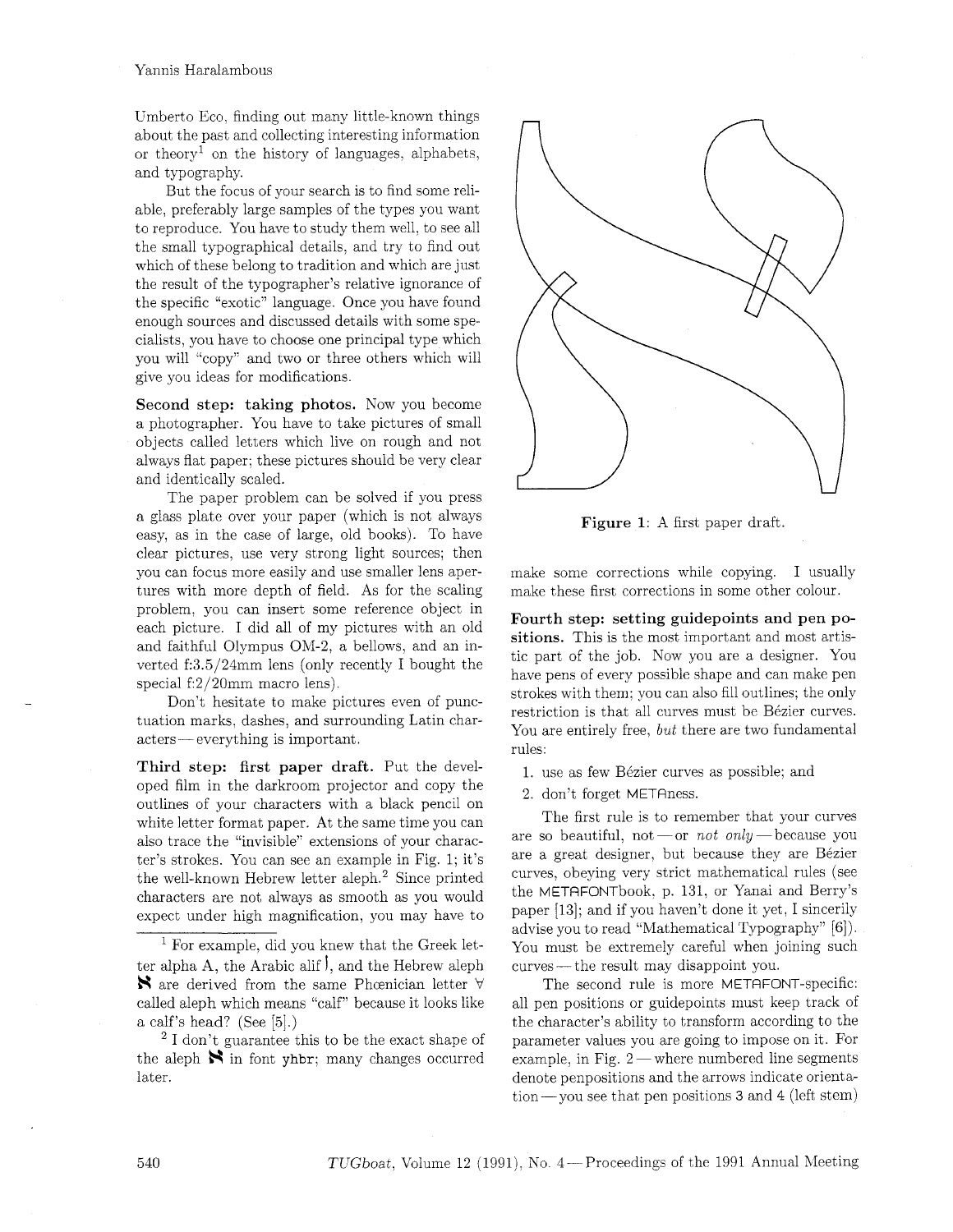



Figure **2:** Guidepoints and penpositions.

have been chosen so that the tangents at their left edges are vertical, but the pen angles are different. So if you increase the pen widths, the upper part of the stem will change to a lesser extent than the lower part. It is a good habit to put pen positions and guidepoints at places where tangents to curves are vertical or horizontal. But sometimes this is not enough, as in the case of pen positions 8 and 9 (diagonal strokes).

This step requires the most attention and, at the same time, the most intuitive handling *(if I were*)  $a$  pen stroke leaving here in this direction, where *would I go?).* I usually use a second colour for pen positions and guidepoints.

Fifth step: writing and running the META-FONT source. Once you have the outline, you become a METAFONTer. The goal is not only to write all this in METAFONT language, but also to define the necessary parameters to make it possible for your picture to provide other styles (at least boldface, since slanted is easy, while typewriter and sans serif often need a completely different code). You should start with the minimum number of parameters (often hair and stem are enough for lowercase). If there is a need for other. more special parameters, you can always add them later.3 If the fourth step has been well done, this one should be straightforward.

Try not to use the . . . tension xxx. . . command too often. Every time I tried to use it there was a more natural way which gave a far better result. (Bézier curves are like humans; their best state is the natural one  $-$  too much tension spoils them.)

Some points will have to be defined by coordinates. Be careful when defining pen positions; the pen width may change later on, and you must take this into consideration now. In our example, for pen position 3, if you fix the coordinates of point 23 then by increasing the width, the path z31{up}..z41{up} would become more and more flat. In this case, you should fix the coordinates of z31. In the same way, pen position 15 was defixing the coordinates of  $z15r$ , etc.

While you are running METAFONT and visualizing your character on screen, you will already discover many weak points in your draft; you can then go back to step 4 and make the necessary changes. On the other hand, I am always amazed to see how easily one can obtain *exactly* the same curve as in a good sample, which means that the old masters of the past may have used Bézier curves, without knowing it.

Sixth step: going to Fontstudio. By using the following mode-def (which changes the definition of endchar, and instead of a grid, inserts cropmarks), enter:

```
mode-def fontstudio = 
def nothing(text r) = enddef; 
pixels-per-inch :=2200; blacker :=O; 
o-correction :=.4; fillin :=O; 
proofing :=I; fontmaking :=O; 
tracingtitles:=l; mag:=2.4; 
screen\_rows:=1200; screen\_cols:=2000;let makebox=nothing; 
enddef ;
```

```
def endchar = scantokens extra-endchar; 
if (proofing>O) and not (mode=fontstudio): 
makebox(proofru1e); fi 
if (mode=fontstudio): 
pickup pencircle scaled 1; %really 1 pixel! 
draw (1-10,O)--(1+10,0) ;draw (r-lO,~)--(r+lO,O) ; 
draw (1,-10)-(1,10); draw (1,h-10)-(1,h+10);
draw (r,-10)-r(r,10); draw (r,h-10)-r(r,h+10);
draw (1-10,h)--(1+10,h) ;draw (r-10,h)--(r+lO,h) ;
```
 $3$  For example, in Arabic, besides hair and stem, a parameter was needed for the width of the basestroke, which can be completely independent from the widths of other strokes.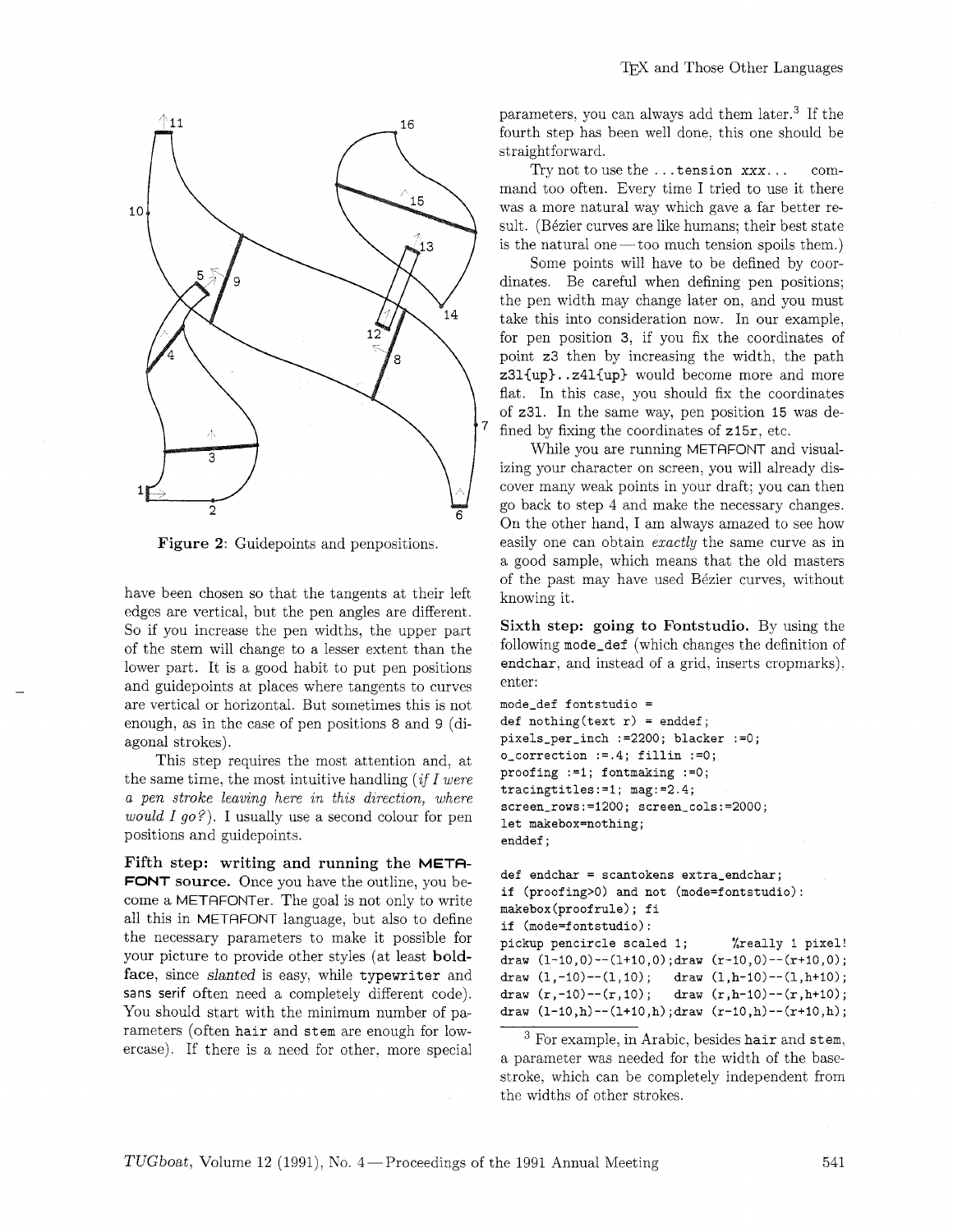

Figure **3:** Outline drawing in Fontstudio.

#### fi

**chardx** : **=w** ; **shipit** ;

**if displaying>O: makebox(screenru1e); showit;** fi **endgroup enddef** ;

I make screen copies of all characters (at the same scale, approximately 10 to 12 inches high for uppercase characters). These screencopies are visualized in Fontstudio's workbench as grey masks. First, you have to place the mask in the right position by identifying the left lower cropmark as point  $(0,0)$  and setting the right cropmark to be the character's width (finer corrections can be done later). Then. using Illustrator-like techniques you copy the outline of the character, as in Fig. 3. Don't use the "Autotrace" feature! The point is that by drawing the character yourself, you can follow the guidepoint scheme you have established in step 4. You might argue that this way of doing it is unprofessional and that there are METAFONT $\rightarrow$ PostScript translation programs (for example, see Yanai and Berry [13]). This may be the viewpoint of a programmer. but not that of a designer. The best work is still done by hand. Seeing the character in front of you, and at this size. enables you to learn it better. Playing with Bézier curves on the screen will give you ideas, and you may even go back to step 5 and change your METRFONT source (this happened to me several times).

Both programs contribute in a complementary way: METAFONT keeps the uniformity (all thin lines will be exactly of **hair** width. all stems will be of stem width, and so on), while Fontstudio brings new ideas and a deeper understanding of the character's shape because of its WYSIWYG features. This is true for the new fonts you are just creating. If you just want to make outlines from existing fonts, you can achieve an acceptable degree of precision by this method, but a translation program will do it more quickly.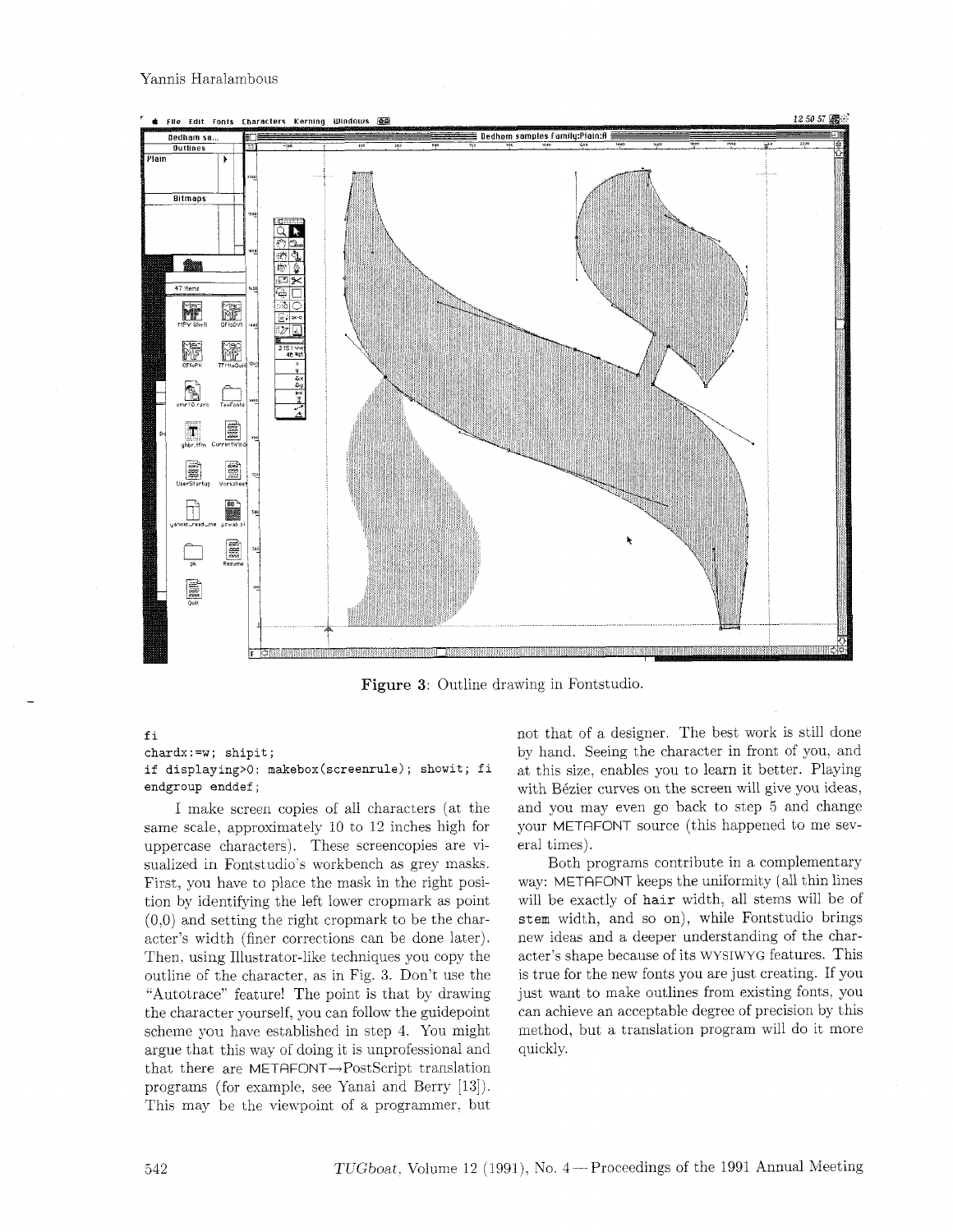T<sub>EX</sub> and Those Other Languages



**Figure 4:** Kerning in Fontstudio

**Seventh step: kerning and going back to METAFONT. A** big advantage of Fontstudio is visual kerning. As you see in Fig. 4, you can display any text on your screen, select a character, and move it to the correct position. All kerning pairs are written in alphabetical order, and you just have to copy their list to make a METRFONT ligtable. If you see a character occurring in pairs with more than half of the others, you should change its margins: in Fontstudio this is done visually and in METAFONT just by changing the value of adjust\_fit.

**Eighth step: making** tfm **files.** Fontstudio delivers an AFM metric file which you can easily convert to a PL one. I advise you to compare this PL file with the one originally created by META-FONT; this will prevent many errors. Of course. the PL file coming from Fontstudio is useless for  $T_F X$ ; take, for example, characters such as the Computer Modern "large math operators" from file bigop . mf (see Knuth 1986, p.  $103-121$ ); they all have considerable depth. but their boxes are of depth zero, and this is not accepted by Fontstudio. You will of course use the tfm and PL files created by META-FONT. Some systems (such as Textures) may need small changes in the PL file; for example:

#### **(FAMILY** YARBA)

#### **(CODINGSCHEME PostScrlpt YarbaNaskhi)**

where YARBA is the font name for QuickDraw and YarbaNaskhi for the printer. Other systems, e.g., OzT<sub>F</sub>X, keep a list of all PostScript font names in a special file (for OZTEX version 1.3. any file in the Configs folder).

We haye seen how the combined use of METR-FONT and Fontstudio allows easy and efficient font creation and solves many problems such as kerning or better understanding of Bézier curves in the case of METAFONT, and drawing pen strokes and keeping homogeneity of all characters in the case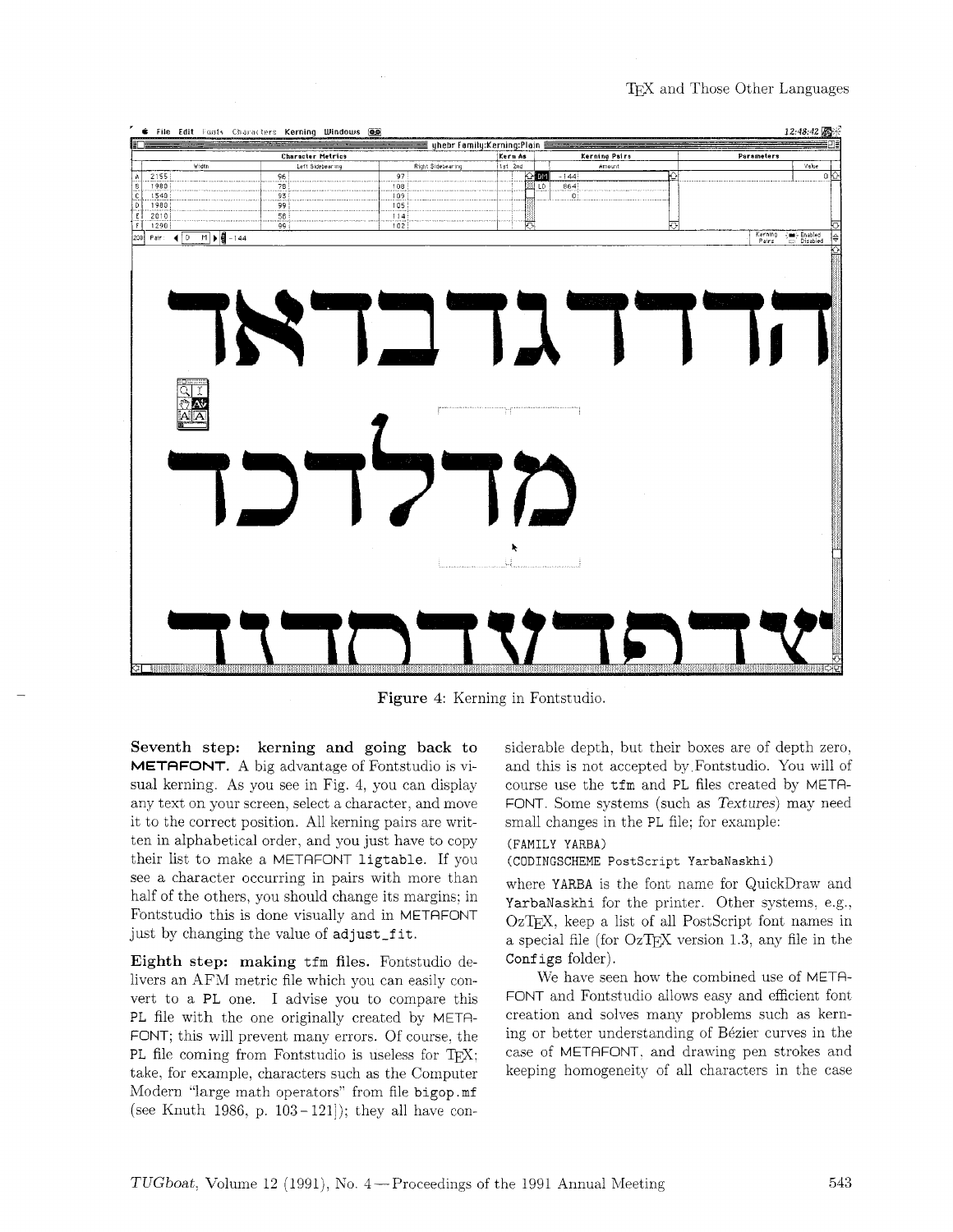of Fontstudio. I would conclude by calling METR-FONT'S approach a rationalistic one. while Fontstudio's approach is empirical: and you know that both are important.

## Problems with Languages

In the previous section we saw how to make a font for an exotic alphabet. I specify that this approach is valid only if one or two styles are required (plain and boldface, for example). If you are planning to use a complete library of styles (such as CM), you will have to spend infinitely more time in organizing and checking METRness parameters.

Now we have to use these fonts. Several problems arise, and I propose to examine each alphabet separately.

Arabic صحيح اننا نستفيذ من هذه الوضعية بتفتحنا على العالم الخارجي ولكن الاستعمال المكثف للغة الفرنسية ينتج عنه حيف في المجتمع المغربي لايسمح بتنمية متوازنة مثم

Most of the details about the Arabic alphabet have already been set forth in Haralambous. 1990. Since the first YARB version. I have added new characters to cover also Pashto, old and modern Urdu and Malay; I have also entirely changed the preprocessor (now called ysemtex): the characters are taken from 3 *real* fonts and about 14 *virtual* ones (the virtual fonts are used for the precise placement of diacritical marks). The input encoding, as well as all escape characters, are now user-definable: this data is stored in a text file which is loaded while running. You have the choice between plain TFX and T<sub>F</sub>X-X<sub>E</sub>T output, for the same input.<sup>4</sup>

#### Syriac

$$
\begin{array}{l} \text{where} \\ \text{where} \\ \text{where} \\ \text{where} \\ \text{where} \\ \text{where} \\ \text{where} \\ \text{where} \\ \text{where} \\ \text{where} \\ \text{where} \\ \text{where} \\ \text{where} \\ \text{where} \\ \text{where} \\ \text{where} \\ \text{where} \\ \text{where} \\ \text{where} \\ \text{where} \\ \text{where} \\ \text{where} \\ \text{where} \\ \text{where} \\ \text{where} \\ \text{where} \\ \text{where} \\ \text{where} \\ \text{where} \\ \text{where} \\ \text{where} \\ \text{where} \\ \text{where} \\ \text{where} \\ \text{where} \\ \text{where} \\ \text{where} \\ \text{where} \\ \text{where} \\ \text{where} \\ \text{where} \\ \text{where} \\ \text{where} \\ \text{where} \\ \text{where} \\ \text{where} \\ \text{where} \\ \text{where} \\ \text{where} \\ \text{where} \\ \text{where} \\ \text{where} \\ \text{where} \\ \text{where} \\ \text{where} \\ \text{where} \\ \text{where} \\ \text{where} \\ \text{where} \\ \text{where} \\ \text{where} \\ \text{where} \\ \text{where} \\ \text{where} \\ \text{where} \\ \text{where} \\ \text{where} \\ \text{where} \\ \text{where} \\ \text{where} \\ \text{where} \\ \text{where} \\ \text{where} \\ \text{where} \\ \text{where} \\ \text{where} \\ \text{where} \\ \text{where} \\ \text{where} \\ \text{where} \\ \text{where} \\ \text{where} \\ \text{where} \\ \text{where} \\ \text{where} \\ \text{where} \\ \text{where} \\ \text{where} \\ \text{where} \\ \text{where} \\ \text{where} \\ \text{where} \\ \text{where} \\ \text{where} \\ \text{where} \\ \text{where} \\ \text{where} \\ \text{where} \\ \text{where} \\ \text{where} \\ \text{where} \\ \text{where} \\ \text{where} \\ \text{where} \\ \text{where} \\ \text{where} \\ \text{where} \\ \text{where} \\ \text{where} \\ \text{where} \\ \text{where} \\ \text{where} \\ \text{where} \\ \text{where} \\ \text{where} \\ \text{where} \\ \text{where} \\ \text{where} \\ \text{where} \\ \text{where} \\ \text{where} \\ \text{where} \\ \text{where} \\ \text{where} \\ \text{where} \\ \text{
$$

From the typographical point of view, Syriac is structured like Arabic, so I just had to define a new escape character and tell ysemtex which input and output data to load.

The problem with Syriac is the lack of typographical evolution in the last few centuries. There are at least two kinds of Syriac alphabet: Estrangello and Serto. I began with Estrangello (Serto will follow). The Estrangello type I encountered in most books is just an imitation of handwriting. I tried to make some aesthetic improvements, which I had to withdraw immediately when I showed the font to specialists.

### Hebrew

|  |  | שמעו הרכר היה פרות הבשן אָשֶר                 |
|--|--|-----------------------------------------------|
|  |  | בְהַר שֹׁמְרוֹן הָעשְקוֹת בַּלִּים הָרֹצְצוֹת |
|  |  | אָבִיתִם הָאֹוְרוֹת לַאֲדֹנְיהֶם הָבִיאָה     |
|  |  | יִנִ <i>ּשְׁהָ</i> הו                         |

Since it was strictly forbidden to change the Holy Texts and the Jewish people saw the oral tradition disappearing (because of changes in the pronunciation of the language). they decided to add diacritical marks to the Text. starting with vowels and going to more and more specialized and rare symbols. Today. one can find up to four of these symbols which. for the sake of briefness, we will call *accents*, on each letter (plus eventually the dagesh point inside the character). TEX can handle this situation very well by using box constructions. The output provided by ysemtex contains the information on accents in the following way: for each letter which contains at least one accent, a macro

### " $n_0o_0$ - $n_1o_1$ - $n_2o_2$ - $n_3o_3$ - $n_4o_4$ !

is used, where  $o_0$  is the octal code of the character which is in font  $n_0$ , and  $o_1$  to  $o_4$  the octal codes of the four possible accents (in fonts  $n_1$  to  $n_4$ ), starting from upper left and finishing with lower right. Of course. some combinations of accents and characters deserve special accent positioning and are contained as separate characters in the font (e.g.  $\overline{1}$ ,  $\overline{1}$ ,  $\overline{1}$ ,  $\overline{1}$ ,  $\overline{1}$ , *5,* etc.).

Contrary to Syriac, Hebrew has a very rich typographic tradition (Tamari, 1989). I chose a rather simple type which better suits a 10-point text than big titles (a real calligraphic type for head titles is planned). The accents were taken from the TABULA ACCENTUUM of the BIBLIA HEBRAICA STUTTGARTENSIA.

<sup>&</sup>lt;sup>4</sup> Even if you use  $T_{F}X-X_{F}T$ , the preprocessor is unavoidable because of the Arabic character forms.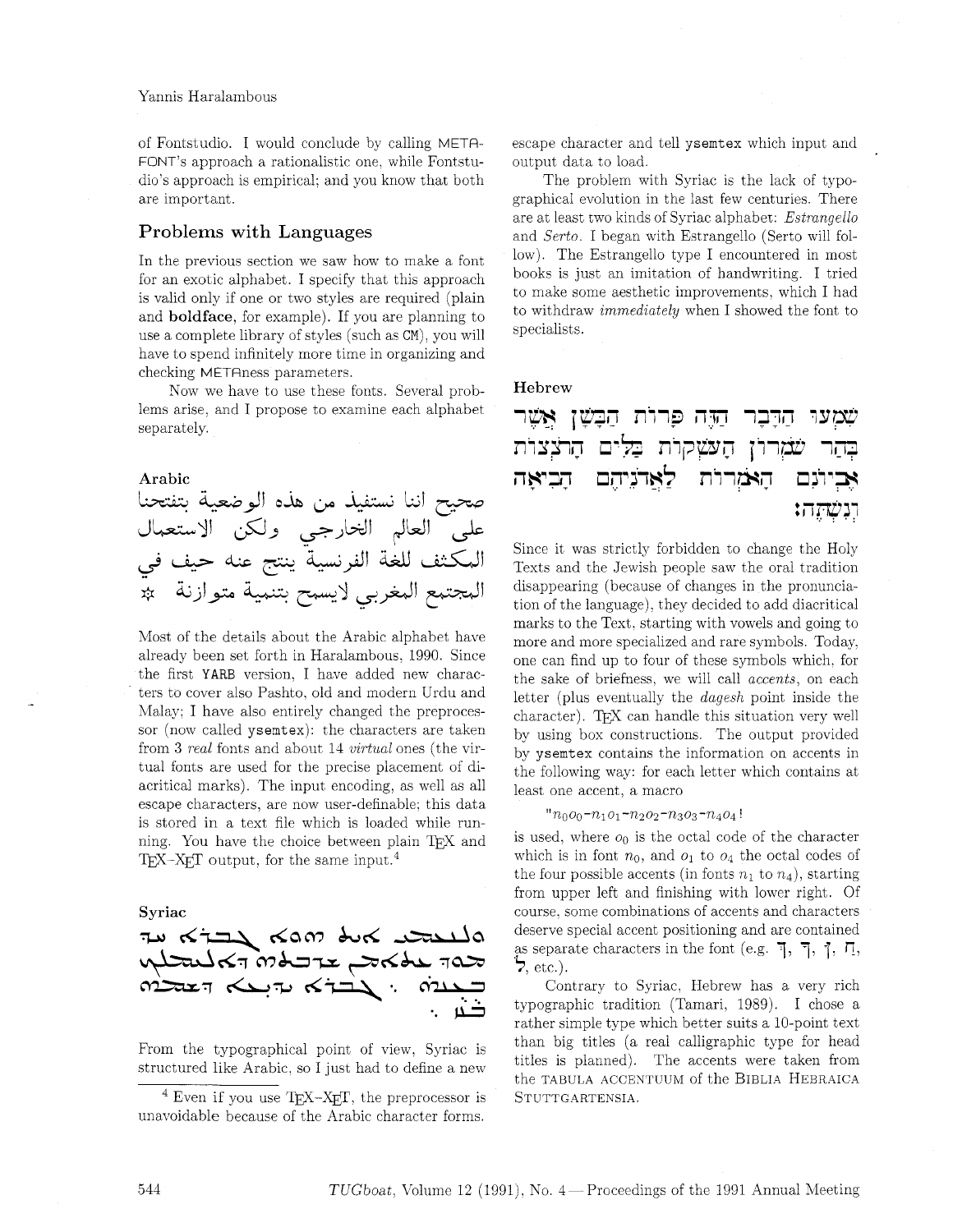## MIKA MAPEMA ME@EKE MEKECONOIIO XEAIPEI POPEAEI MO AKEOTOMALKIORLISOXOSANEOMAEMOMRMEOSARKASIMPTE **FEPALISOAANOXOS/M**

Figure 5: Sample of Greek epigraphical text.

#### Greek

°Ο Βασιλεύς Δουριοδάνας, ίδὼν παρατεταγμένον τον στρατον των Πανδοϊδών προσελθών τω διδασκάλω Δρόνα έλεξε τάδε «Σκόπει διδάσκαλε τόν μέγα τοῦτον στρατὸν τῶν υἱῶν τοῦ Πανδοῦ, τὸν παρατεταγμένον ύπό του είδήμονος μαθητού σου Δρυσταδεούμνα, υίοῦ τοῦ Δρουπάδα».

Some Greek fonts have already been designed by Silvio Levy  $([9])$ . For several reasons—one is that I found a really beautiful type in a Greek book $-I$ decided to make some new fonts from scratch, except of course for uppercase letters, which remain those of the **CM** family. The circumflex accent is encoded as = and *all* accented characters are included as ligatures; thus, to start typesetting in Greek, you just have to select the Greek font.

I included the symbols  $|, \|, \|, , \}$ ,  $\langle, \infty \delta \rangle$ , used in epigraphical texts by Oxford editions (see [Ill). All possible *(character* + *accent)* combinations are separate characters in the font and can be reached either by 8-bit input, or by ?-bit ligatures. You will find a discussion on encoding and transliteration problems concerning both ancient and modern Greek in [4].

Epigraphical Greek. See Fig. *5* for a sample of the fonts. Designing this font was straightforward: it is meant to be simple and most of the lines are straight. The problems which arose were more of a T<sub>F</sub>Xnical nature:

- 1. there are no blank spaces between words;
- 2. lines are imposed; and
- **3.** all lines (except the last) should be of equal length.

And adding the fact that most of the inscriptions are written βουστροφηδὸν



(which means that text direction *as well as charac-*

*ter shapes* alternates at each line), this is enough to cause a typographer's headache.

Another - more TFX-related - problem is encoding: there are 14 different alphas, 10 different betas, etc. The user would like a readable text and not a sequence of *\char 'xxx\char'* yyy *\char'zzz.* Even a sequence such as \Al2\B07\G03\A04 would not be very readable.

Here are the solutions I propose:

- 1. The uppercase ASCII characters A. . Z are locally set to be active. They receive definitions of the form \def,A(\char'xxx\,) where *xxx* is set by the user as the octal font position of the required alpha. depending on the epoque and idiom in which the inscription is written (one can always use ordinary macros for exceptions, as long as their names do not contain uppercase characters).
- 2. You may be wondering what the  $\iota_{\cup}$  stands for. Well, the second idea is to set the blank space of length 0, expandable to IOU#:

font-normal-space 0; font-normal-stretch IOU#; font-normal-shrink 0;

(where, at lOpt size, u# is as usual 20/36pt#).

You proceed in the following way: choose the potentially longest line (I should write an algorithm to make that automatic) and write it first inside a macro

 $\langle$ longestline $\{ \ldots \}$ 

Then the contents of all lines will be placed in centered boxes with this length, and by the expanding feature of  $\Box$ , letters will be equally spread inside each box.<sup>5</sup>

3. The βουστροφηδὸν problem is solved by having a second font which is the mirror image of the first. You can choose between writing your text from left to right, or from right to left (here the well-known \reflect macro is applied).

Actually, the definitions of the active uppercase characters are slightly more complicated because of the last character of the line, which should not be followed by a  $\mathcal{N}_{\mathfrak{U}}$ .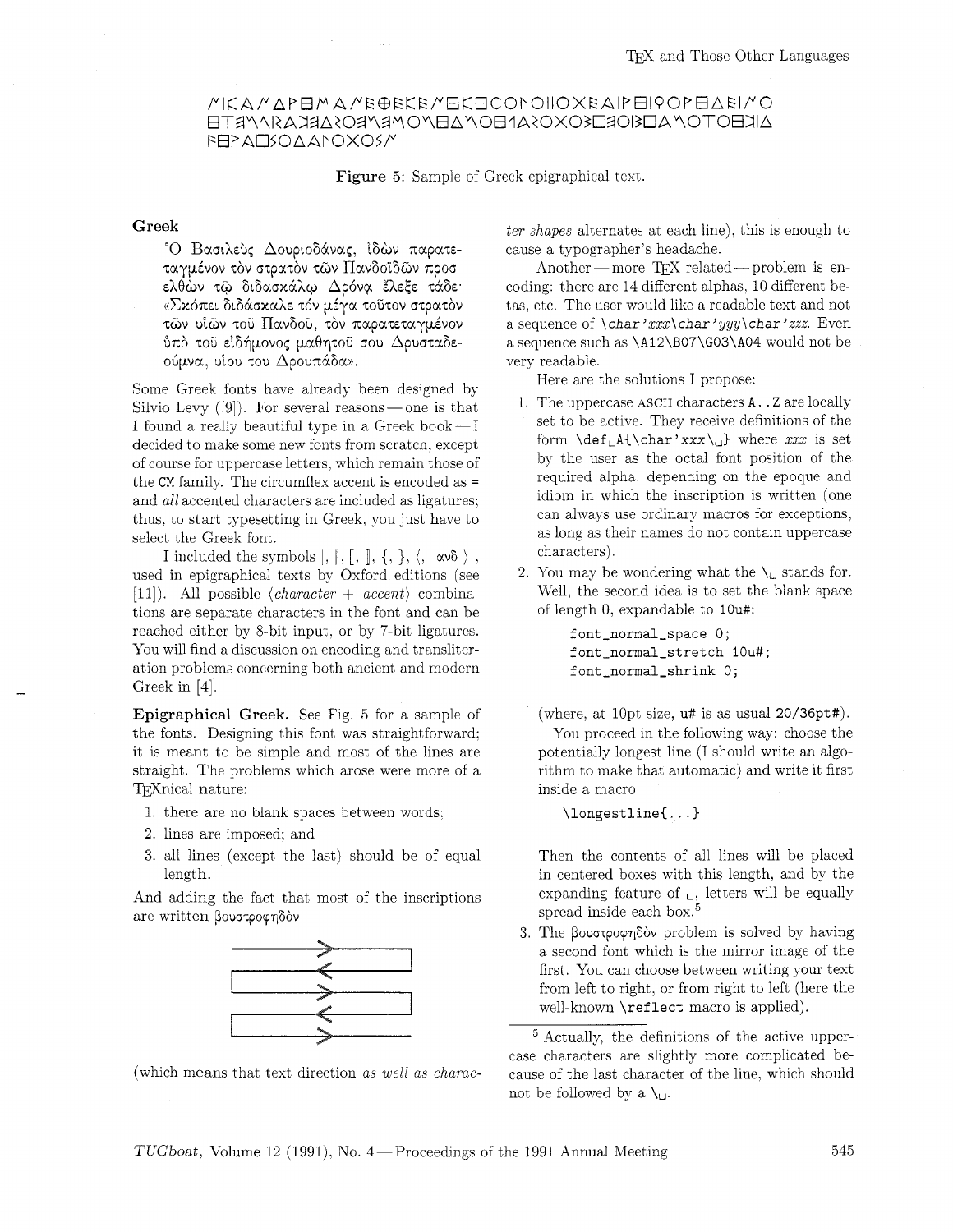## Armenian

### ԳԱՅԼԸ ՊԱՅՏԱՐ

Գայլը երբ մի օր չրջում էր լեռներում, արօտների մէջ կապած մի էչ տեսաւ։ Էչր *Swulungun, որ իր վեր*ջև եկել է, ուստի դիմեց դայլին և ասաց. «Գո*հուլժի՞ւ*ն Աստուծոյ, որ քեզ ի՞նձ մօտ բերաւ, ո՜վ դայլ։ Ուրախ եմ, որ ուտես ի՞նձ և ազատես այս սուտ կեա՞ն թից.»

When I started working on Armenian, I thought it would be a straightforward job. Most of the lowercase characters are made of straight lines: uppercase characters exist in two forms: plain and calligraphic. Since slanted as well as upright characters are used (as a matter of fact, their rôles have been exchanged), this makes four fonts. Text is written from left to right, hyphenation is allowed - Dikran<br>from left to right, hyphenation is allowed - Dikran<br>from left to right, hyphenation is allowed - Dikran Karagueuzian offered me his hyphenation table for Armenian, which I adapted to my 8-bit and/or 7-bit ligature-based font encodings - so there should not have been any particular problem.

There was: *the kerning!* Armenian has many combinations such as  $_L + n = \mu$ ,  $\mu + \mu = \mu$  where kerning is unavoidable. Armenian printers have solved the worst cases by creating the following beautiful ligatures:

|  | $b + i$ $f + f$ $f + f$ $f + f$ |       |
|--|---------------------------------|-------|
|  |                                 | - ժեռ |
|  | $f + f + f + f + f + f + f + f$ |       |
|  | Я.                              |       |

After a night of Fontstudio kerning - Armenian has 38 characters in uppercase  $(U)$  and lowercase  $(L)$ form, the number of UU. UL and LL combinations is  $4332... - I$  had a minimum of 450 kerning and ligature pairs. In the METAFONTbook Prof. Knuth asserts that "Novices often go overboard on kerning. Things usually work out best if you kern by at most the half of what looks right to you at first, since kerning should not be noticeable by its presence (only by its absence)." But surely he was not thinking of Armenian.

#### Saxon

### $Arcep$

upe Dpihener bælander Cpircer zebyptide an pureno pintpa: peopan y hundeahtatiz pintpa on bam an y tpentizann zeape bæp be Pillelm peoloe y prihre Englelano ppa him Goo use gepeano puốe herelic 7 puốe polobenenolic zean on pirrum lande. Spyle co&e com on mannum p pullneah æppe be osep man peaps on bam pynner can yrele bec ir on bam onire 7 bec ppa pepanglice p mænige menn ppulcon on bam yrele.

In the absence of an Old English font, scholars often use characters from the International Phonetic Alphabet to represent  $x, b, \delta$ , etc. As a matter of fact. a cmr-like font (with IPA characters taken from wsuipa) for a "modern" output of the same input text is provided below:

Rfter ure Drihtnes Hzlandes Cristes gebyrtide an busend vintra; and seofan and hundeahtatig vintra; on bam an and tventigann geare bzr be Pillelm veolde and stihte Engleland; sva him God uðe; gevearð sviðe hefelic and sviðe voldberendlic gear on bissum lande. Sbylc code com on mannum; bæt fullneah æfre þe oðer man vearð on bam vyrrestan yfele; bet is on bam drife; and bet sva stranglice bzt mznige menn svulton on bam yfele.

The symbol  $\bar{p}$  is an abbreviation for  $\bar{p}$  and  $\bar{q}$  is a runic symbol for "and". There were no problems with this font: the j J encoding is used for the thorn character  $\not\vdash$  b because of the T<sub>F</sub>X input transliteration of the Greek **0** which has the same sound (in modern Greek!). The pointed  $\dot{y}$  Y are separate characters.

#### Old German

### set oerbriet oan delgie

Zoen fwam Zufter Adam achter de doornhaag. Louis was zefer dat bij net póór zij berfcheen bet geritfel van baar Pleeb geboorb bab, toen bet Long\$ be boornen ftreef. Zij bleef ftaan, niet lang, met gebouwen armen, jobat be miibe moumen boor baar mibbenrif een Amart aitaartje bormben. 9onbeqne gag baar ool.

Old German fonts have been described in *[3].* I included two of them (Fraktur and Schwabacher) in *Scholar'T&\$,* for scholars who want to distinguish old German text, or want to keep track of the original orthography (concerning long and short s, ligatures, etc.) in study editions (see also [12]). Now there is an end-of-word ligature for the "short"  $\epsilon$ , but the ligature  $s$ : must still be used inside words such as Aus: gang for *Musyang*.

## Further Ideas

The alphabets which are next on my schedule are Glagolitic. Old Church Cyrillic, Byzantine Greek (the uppercase letters used today by the Greek Orthodox Church), Coptic, Irish (calligraphic), Uiguric Mongolian (written from top to bottom), and a second Syriac font (Serto).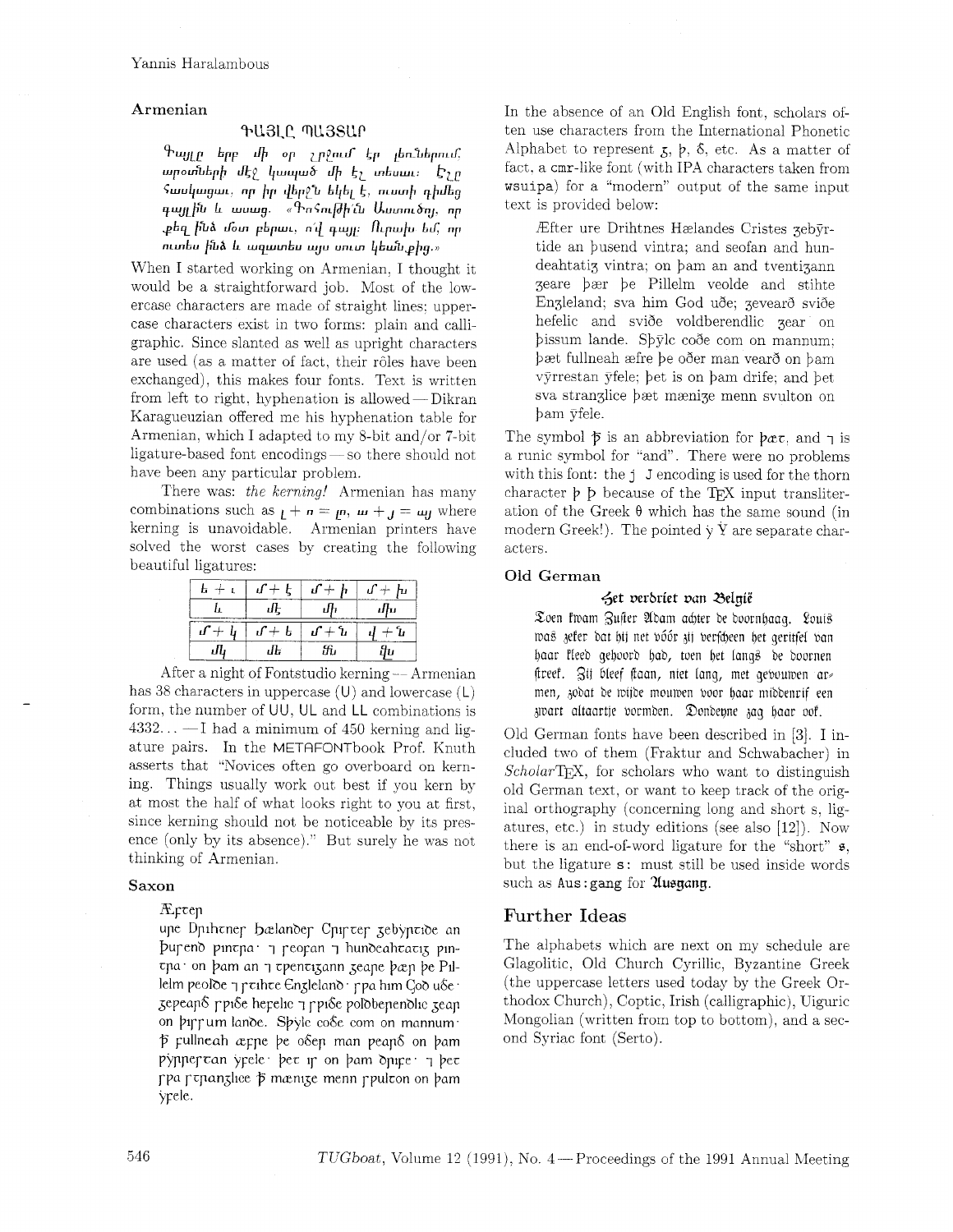

Another project is to combine the preprocessors with elementary WYSIWYG text editors providing screen fonts for all *Scholar*T<sub>F</sub>X fonts. The ordinary 7-bit TFX sources written by ysemtex would then still be read as source files, but each language would be displayed in the proper font.

For example, the . tex source file

```
My dear 
\ins\arbon 
\arbword{\yarb{){\char'170){\char'327)% 
{\char'160){\char'024)) 
\arboff,
how are you? 
which, if printed would produce
```
My dear  $\leftarrow$ , how are you? would be visualized (here, in 9pt Monaco) as

```
My dear
\ins
رأحيد
how are you?
```
The text editor would only need to suppress all brackets, hackslashes, and unnecessary macros. and display the characters in an Arabic screen font.

This would solve input encoding problems as well as problems concerning communication by electronic media (which allow only 7-bit ASCII text). The TFX sources produced by ysemtex could serve as an intermediary between e-mail. screen visualization and input. and printed output (see Fig. 6). By automating these procedures. one would have real e-mail in any possible alphabet.

## Conclusion

TFX can easily and efficiently handle "those other languages". reaching the same quality level as with the more usual languages. METRFONT is essential for the creation of fonts of professional quality: the tools it provides are so powerful that you can make such fonts even at home. during your free hours. provided you invest the necessary care and feeling. But I think they deserve it, don't they?

## References

- [1] Guenther, Dean. "TEXT1 Goes Public Domain."  $TUGboat$  11(1), pages 54 - 56, 1990.
- [2] Haralambous. Yannis. "Arabic, Persian and Ottoman TEX for Mac and PC." TUGboat  $11(4)$ , pages  $520 - 524$ , 1990.
- [3] Haralambous. Yannis. "Typesetting Old German with TEX: Fraktur. Schwabacher. Gotisch and Initials."  $TUGboat$  12(1), pages <sup>129</sup>- 138. 1991.
- [4] Haralambous, Yannis. "On TEX and Greek..."  $TUGboat$   $12(2)$ , pages  $224-226$ , 1991.
- [5] Jensen. H. Die Schrift in Vergangenheit und Gegenwart. Gliickstadt/Hamburg, 1935.
- [6] Knuth. Donald E. "Mathematical Typography." Bulletin of the American Mathematical Society, 1979.